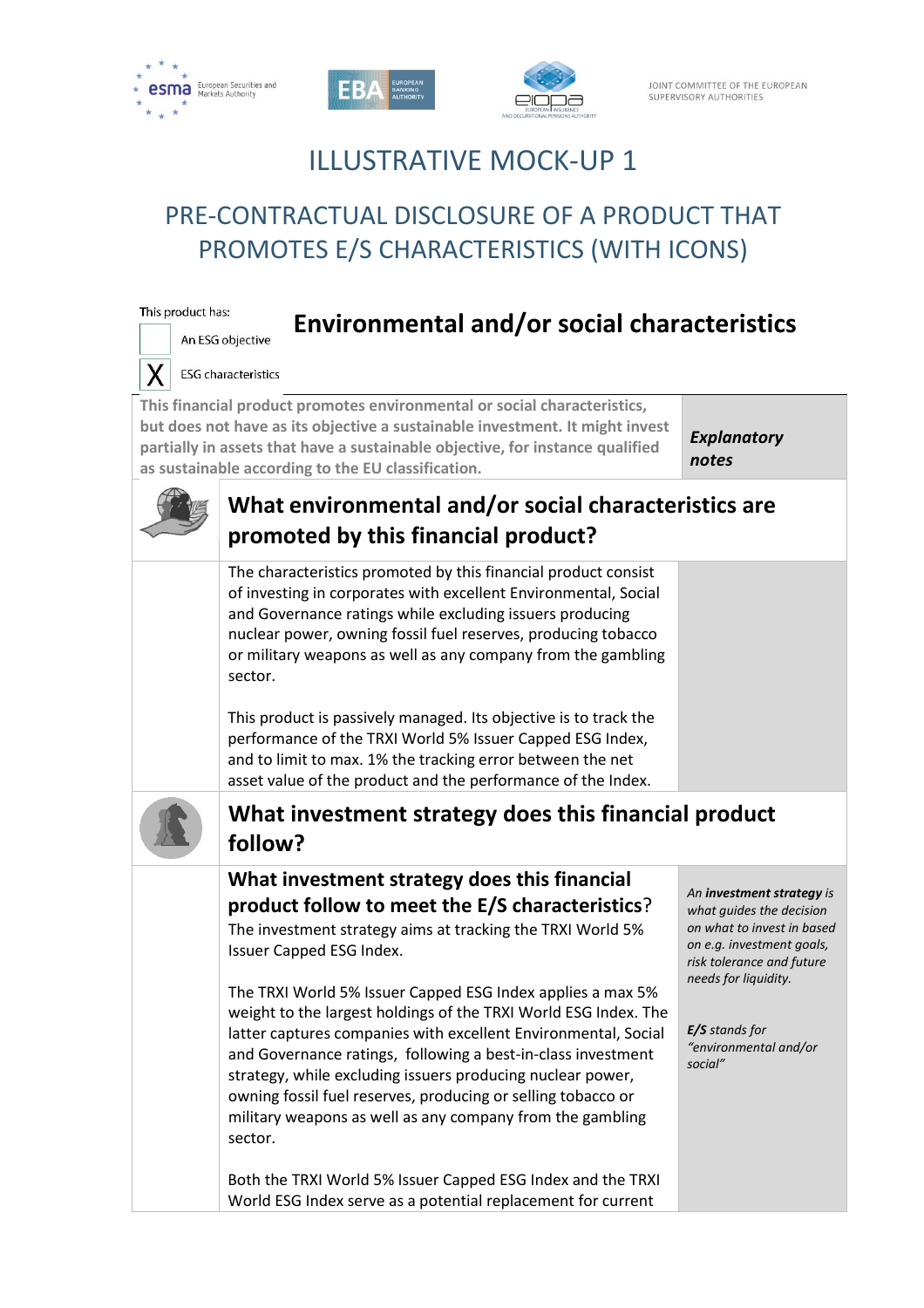





### *ILLUSTRATIVE MOCK-UP 1*

TRXI World index exposure for investors interested in selecting corporates with the best ESG ratings while eliminating companies that have a negative impact on certain sustainability factors from their portfolio.

## **What are the binding elements for the investment selection?**

This product is aligned with the TRXI World 5% Issuer Capped ESG Index at 95%.

The TRXI World 5% Issuer Capped ESG Index, tracked by this product, targets securities of companies with the highest ESG ratings making up 25% of the market capitalization in each sector and region of the parent index. Companies must have an RTT ESG rating above 'BBB' and the RTT ESG Controversies score greater than 4 to be eligible for the TRXI ESG Index. The Index applies a maximum 5% weight to the largest holdings.

The exclusion of issuers producing nuclear power, owning fossil fuel reserves, producing tobacco or military weapons as well as any company from the gambling sector is another binding element.

## **How is the strategy implemented in the investment process on a continuous basis?**

The investment seeks to provide investment results that, before fees and expenses, correspond generally to the total return performance of the TRXI World 5% Issuer Capped ESG Index. The fund generally invests substantially all, but at least 95%, of its total assets in the securities comprising the index. In addition, it may invest in equity securities that are not included in the index, cash and cash equivalents or money market instruments. The fund is non-diversified.

Compliance with the characteristics is monitored on a regular basis.

# **Is there an amount of potential investments excluded, as a result of the implementation of the selection criteria?**

### $\Box$  No.

 $\boxtimes$  Yes, the implementation of the selection criteria leads to the exclusion of at least 50% of potential investments.

**What is the policy to assess good governance practices of the investee companies?** 

*Binding elements are commitments that cannot be amended during the life of the financial product.*

*Governance is about a company's leadership, remuneration of staff (incl. executives), [audits,](https://www.investopedia.com/terms/a/audit.asp) [internal controls,](https://www.investopedia.com/terms/i/internalcontrols.asp)  shareholder rights, tax*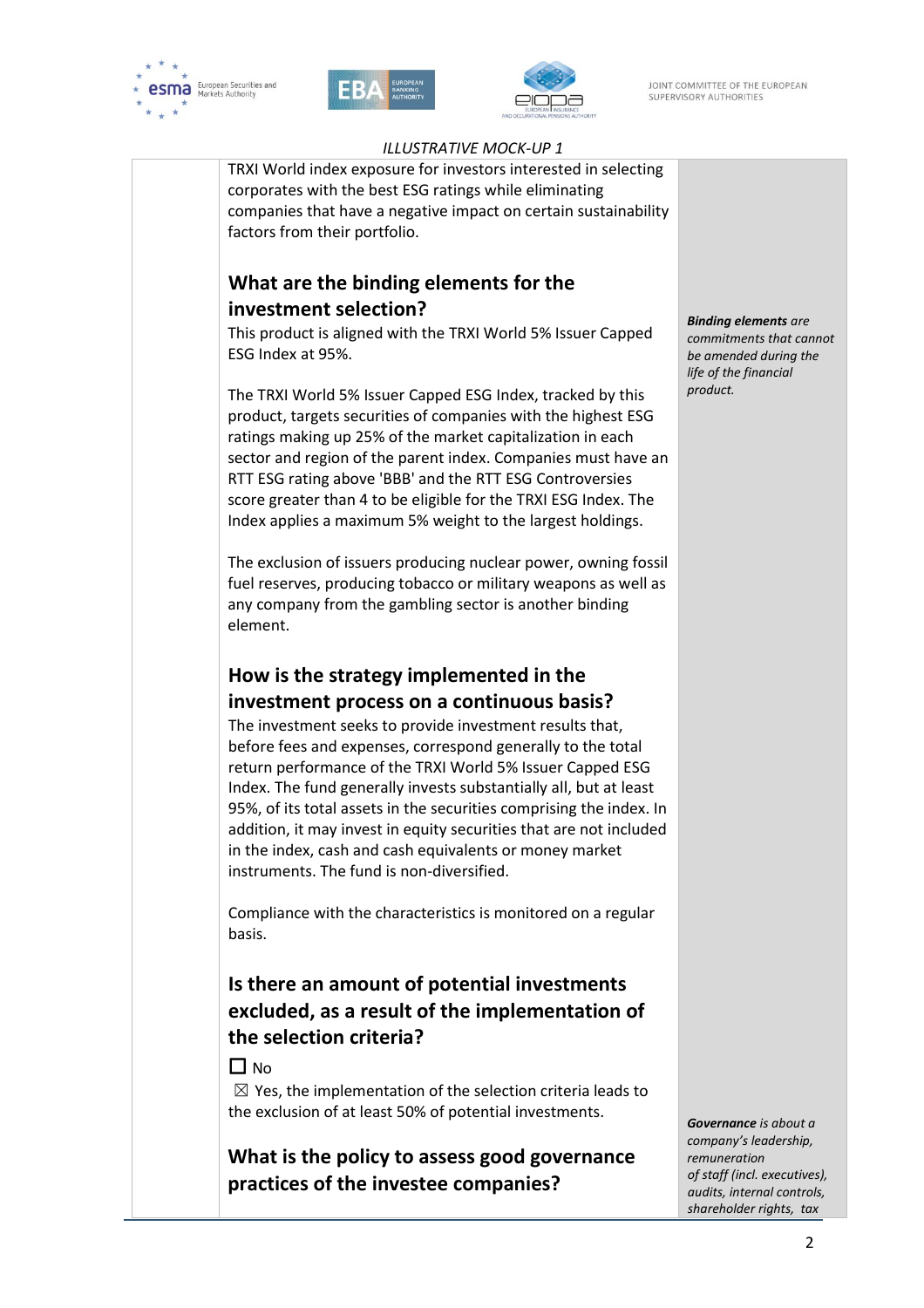





#### *ILLUSTRATIVE MOCK-UP 1*

The investee companies are rated for governance aspects using the RTT ESG Ratings (www.RTT-ESG-Rating.com).

*compliance and its relations to other stakeholders.*

# **What is the minimum asset allocation planned for this product?**

The fund invests in direct holdings. In order to meet the environmental or social characteristics promoted, the fund generally invests at least **95%** of its total assets in the securities comprising the TRXI World 5% Issuer Capped ESG Index. Hence, **95%** of the investments are aligned with the environmental characteristics. This includes **15**% of the total investments that are qualified as sustainable, some of which are classified as environmental investments under the EU framework to facilitate sustainable investment). **5%** of the total investments do not incorporate any environmental or social characteristic.



# **In which economic sectors are the investments made?**

The fund is mostly exposed to the Information Technology and Health Care sectors.



# **Does this financial product make use of derivatives?**

*Asset Allocation is one element of the implementation of the investment strategy, it describes which percentage of your investments goes into what type of assets.*

*The category* **#***1 Aligned with E/S characteristics includes any investment that is aligned with the characteristic:*

*- The Subcategory #1A covers investments that are qualified as sustainable. A sustainable investment means an investment in an economic activity that contributes to an environmental objective, measured for example by key resource efficiency indicators such as CO2 emissions, or the use of water, or an investment that contributes to a social objective, such as tackling inequality or that fosters social cohesion.*

*- The sub-category* **#1B Other E/S characteristics** *covers investments aligned with the environmental or social characteristics that do not meet the criteria of 'sustainable investment'.*

*-* **#***2Remainder includes investments which are not aligned with the E/S characteristics, nor are qualified as sustainable.*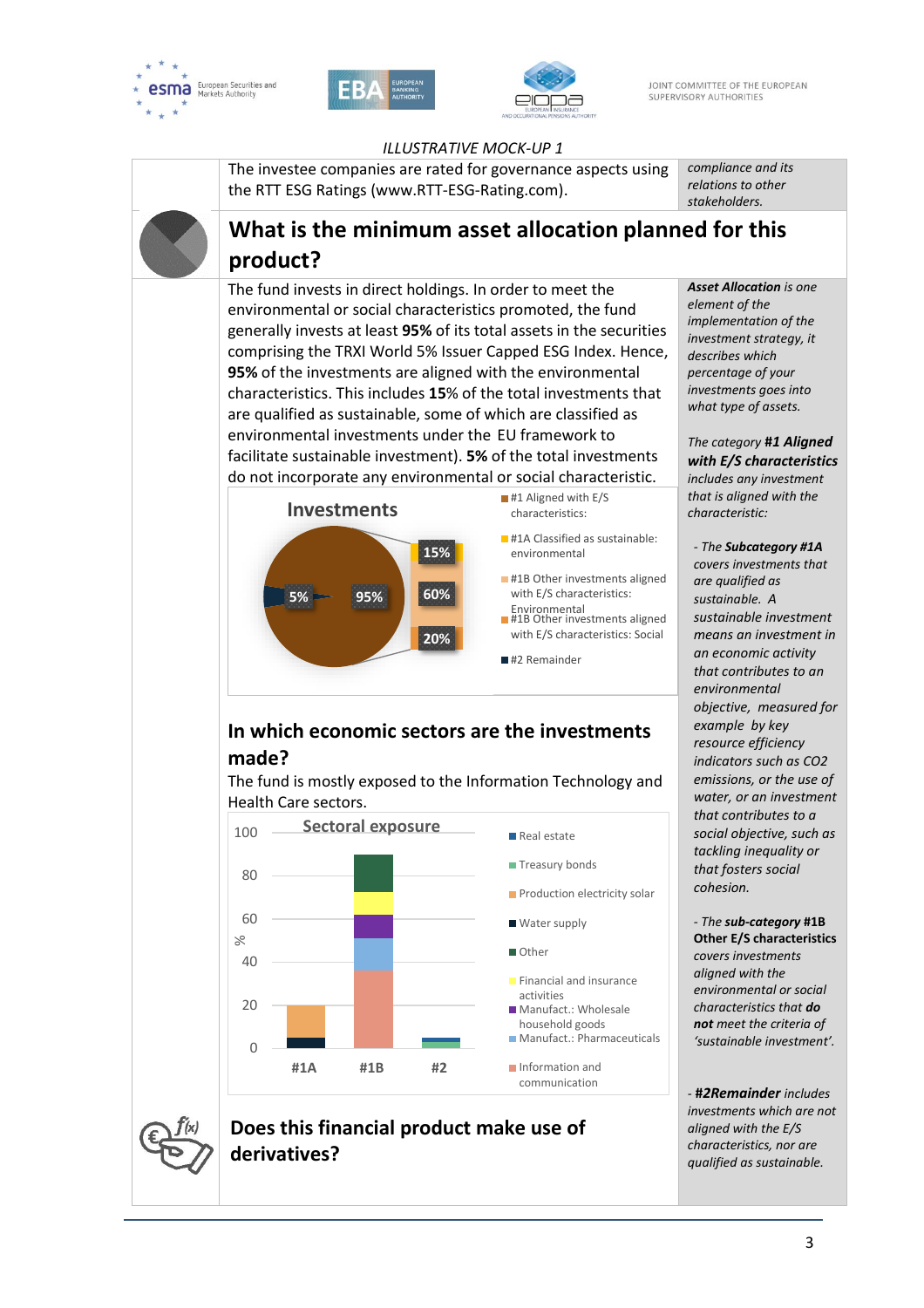





| <b>ILLUSTRATIVE MOCK-UP 1</b> |                             |                                                                                                                                                                                                                                                                                                                                                                                                                                                                                                                                                                                                                                                                                                                                                                                                                                                                                                                                                                                                                                                                                                                                                                                                                                                                                                                                                                                                                                                                   |                                                                                                                                                                                                                                                                                                                                                                                                                                                                                                                                                                                                                                                                          |  |  |
|-------------------------------|-----------------------------|-------------------------------------------------------------------------------------------------------------------------------------------------------------------------------------------------------------------------------------------------------------------------------------------------------------------------------------------------------------------------------------------------------------------------------------------------------------------------------------------------------------------------------------------------------------------------------------------------------------------------------------------------------------------------------------------------------------------------------------------------------------------------------------------------------------------------------------------------------------------------------------------------------------------------------------------------------------------------------------------------------------------------------------------------------------------------------------------------------------------------------------------------------------------------------------------------------------------------------------------------------------------------------------------------------------------------------------------------------------------------------------------------------------------------------------------------------------------|--------------------------------------------------------------------------------------------------------------------------------------------------------------------------------------------------------------------------------------------------------------------------------------------------------------------------------------------------------------------------------------------------------------------------------------------------------------------------------------------------------------------------------------------------------------------------------------------------------------------------------------------------------------------------|--|--|
|                               | Yes<br>П                    | If yes, how is the use of derivatives aligned with<br>the E/S characteristics?<br>$\Box$ yes<br>$\Box$ no<br>Explain:                                                                                                                                                                                                                                                                                                                                                                                                                                                                                                                                                                                                                                                                                                                                                                                                                                                                                                                                                                                                                                                                                                                                                                                                                                                                                                                                             | Derivatives are financial<br>instruments whose value<br>derives from the value of<br>an underlying asset, but is<br>not equal to an actual<br>investment in the<br>underlying.                                                                                                                                                                                                                                                                                                                                                                                                                                                                                           |  |  |
|                               | No $\boxtimes$              |                                                                                                                                                                                                                                                                                                                                                                                                                                                                                                                                                                                                                                                                                                                                                                                                                                                                                                                                                                                                                                                                                                                                                                                                                                                                                                                                                                                                                                                                   |                                                                                                                                                                                                                                                                                                                                                                                                                                                                                                                                                                                                                                                                          |  |  |
|                               | Remainder"?<br>instruments. | What investments are included under "#2<br>The fund may invest in equity securities that are not included<br>in the index, cash and cash equivalents or money market                                                                                                                                                                                                                                                                                                                                                                                                                                                                                                                                                                                                                                                                                                                                                                                                                                                                                                                                                                                                                                                                                                                                                                                                                                                                                              |                                                                                                                                                                                                                                                                                                                                                                                                                                                                                                                                                                                                                                                                          |  |  |
|                               |                             | How will sustainable investments contribute to a<br>sustainable objective and not significantly harm<br>any other sustainable investment objectives<br>during the reference period?<br>How will sustainable investments of the financial                                                                                                                                                                                                                                                                                                                                                                                                                                                                                                                                                                                                                                                                                                                                                                                                                                                                                                                                                                                                                                                                                                                                                                                                                          | This section only concerns<br>the portion of sustainable<br>investments illustrated<br>above (#1A Sustainable),<br>and not the other E/S<br>characteristics part, nor<br>the remainder                                                                                                                                                                                                                                                                                                                                                                                                                                                                                   |  |  |
| <b>SIGNIFICANT</b>            |                             | product contribute to a sustainable objective?<br>Investments in solar photovoltaic energy production are<br>considered as significantly contributing to climate change<br>mitigation under the EU Taxonomy. The investments in<br>companies supplying water contribute to climate change<br>adaptation. The activity of the company supplying water has a<br>substantial contribution to GHG emissions savings through low<br>specific energy consumption in the water supply system<br>measured in kWh per cubic meter of water. Nonetheless, all of<br>the selected companies supplying water might not be<br>compliant with EU Taxonomy energy consumption thresholds<br>for substantial contribution to climate change adaptation. Our<br>applied threshold is that of 1 kWh per cubic meter of water,<br>instead of 0.5 kWh as per the EU Taxonomy.<br>How are principal adverse impacts on sustainability<br>factors taken into account?<br>Upon investment and over the life of the product, we assess<br>and monitor indicators that are deemed to indicate the<br>presence of a principal adverse impact as per EU law, except<br>for all biodiversity-related indicators, for which we are unable<br>to collect data. More details can be found under the prospectus<br>section on Adverse Impact.<br>We address adverse impacts by engaging with investee<br>companies. We use research from proxy voting companies to<br>help us decide how to vote. | An investment that<br>contributes to an<br>environmental or social<br>objective can only be<br>considered "sustainable"<br>where it demonstrates a<br>contribution to an<br>environmental or social<br>objective, and it does not<br>significantly harm any<br>(other) sustainability<br>objective.<br>Principal adverse impacts<br>are the biggest negative<br>impact of the investments<br>on sustainability factors<br>(environmental, social and<br>employee matters, respect<br>for human rights, anti-<br>corruption and anti-<br>bribery matters.)<br>The EU Taxonomy is a<br>classification of<br>environmental activities<br>approved by the European<br>Union. |  |  |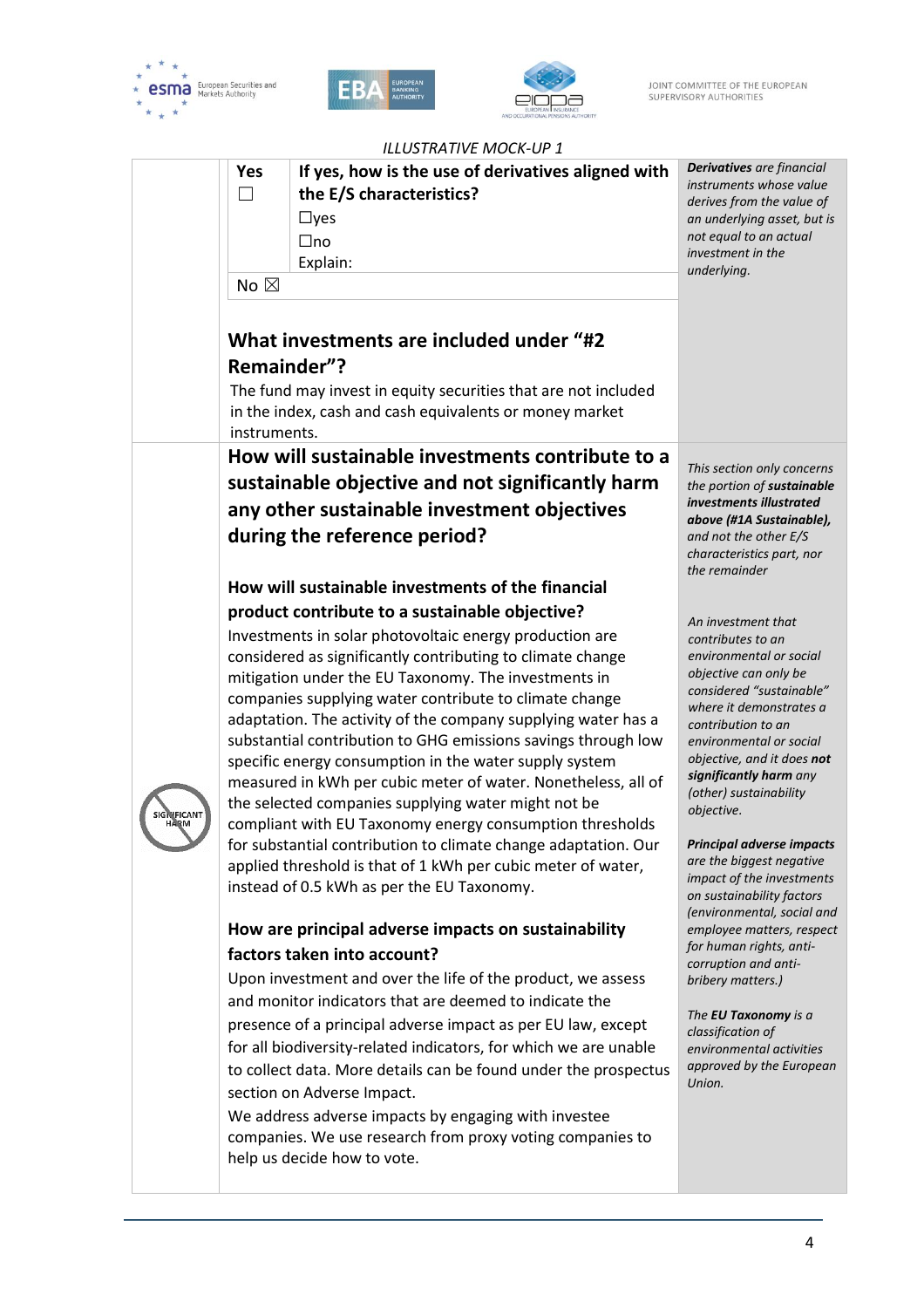

í.





## *ILLUSTRATIVE MOCK-UP 1*

| ILLUSTRATIVE MOCK-UP 1                                                                                                      |                                                             |  |  |
|-----------------------------------------------------------------------------------------------------------------------------|-------------------------------------------------------------|--|--|
| How are investments excluded that significantly harm                                                                        |                                                             |  |  |
| sustainable investment objectives?                                                                                          |                                                             |  |  |
| All investments qualifying as sustainable (15%) are screened<br>against all significant harm indicators relevant to solar   |                                                             |  |  |
| photovoltaic energy production and water supply under the EU<br>Taxonomy, with the exception of biodiversity-related        |                                                             |  |  |
| indicators. Environmental Impact Assessment have been                                                                       |                                                             |  |  |
| completed were relevant.                                                                                                    |                                                             |  |  |
| The implementation of site-level biodiversity management plan<br>complies with the IFC Performance Standard 6: Biodiversity |                                                             |  |  |
| Conservation and Sustainable Management of Living Natural                                                                   |                                                             |  |  |
| Resources.                                                                                                                  |                                                             |  |  |
| The production of electricity from solar Photovoltaic did not<br>substantially undermine climate change mitigation.         |                                                             |  |  |
| What sustainability indicators are used to assess the E/S                                                                   |                                                             |  |  |
| characteristics of this product?                                                                                            |                                                             |  |  |
| The indicators used are:                                                                                                    |                                                             |  |  |
| Highest ESG ratings making up 25% of the market                                                                             | <b>Sustainability indicators</b><br>are used to measure the |  |  |
| capitalisation in each sector and region of the parent index.                                                               | attainment of each of the                                   |  |  |
| Companies must have an RTT ESG rating above 'BBB' and<br>the RTT ESG Controversies score greater than 4 to be               | E/S characteristics<br>promoted by the financial            |  |  |
| eligible for the TRXI ESG Index. The Index applies a                                                                        | product.                                                    |  |  |
| maximum 5% weight to the largest holdings.                                                                                  |                                                             |  |  |
| No economic activity of production of nuclear power, no<br>٠<br>ownership of fossil fuel reserves, no involvement in        |                                                             |  |  |
| production or sale of tobacco or military weapons as well                                                                   |                                                             |  |  |
| absence of activities in the gambling sector. As regards the                                                                |                                                             |  |  |
| 15% of investments qualifying as sustainable, indicators<br>used are the one described in the relevant section above.       |                                                             |  |  |
| Can I find on-line more product-specific information?                                                                       |                                                             |  |  |
|                                                                                                                             |                                                             |  |  |
| You can find more information about the data sources and<br>methodologies used at: www.investorYX/5%CappedESG-ETF-          |                                                             |  |  |
| fund.com                                                                                                                    |                                                             |  |  |
| You can read about our assessment of the principal adverse                                                                  |                                                             |  |  |
| impacts of our entity on sustainability factors at:                                                                         |                                                             |  |  |
| www.investorYX/sustainability/adverse_impact_statement<br>Is a specific index designated as a reference benchmark to        |                                                             |  |  |
|                                                                                                                             |                                                             |  |  |
| determine whether this product is sustainable?                                                                              |                                                             |  |  |
| $\Box$<br>no                                                                                                                | A reference sustainable                                     |  |  |
| $\boxtimes$ yes, however the reference benchmark is not aligned                                                             | benchmark is an index<br>against which it can be            |  |  |
| with all of the environmental or social characteristics                                                                     | measured whether the                                        |  |  |
| promoted. Details:                                                                                                          | financial product is<br>meeting its sustainable             |  |  |
|                                                                                                                             | investment objective.                                       |  |  |